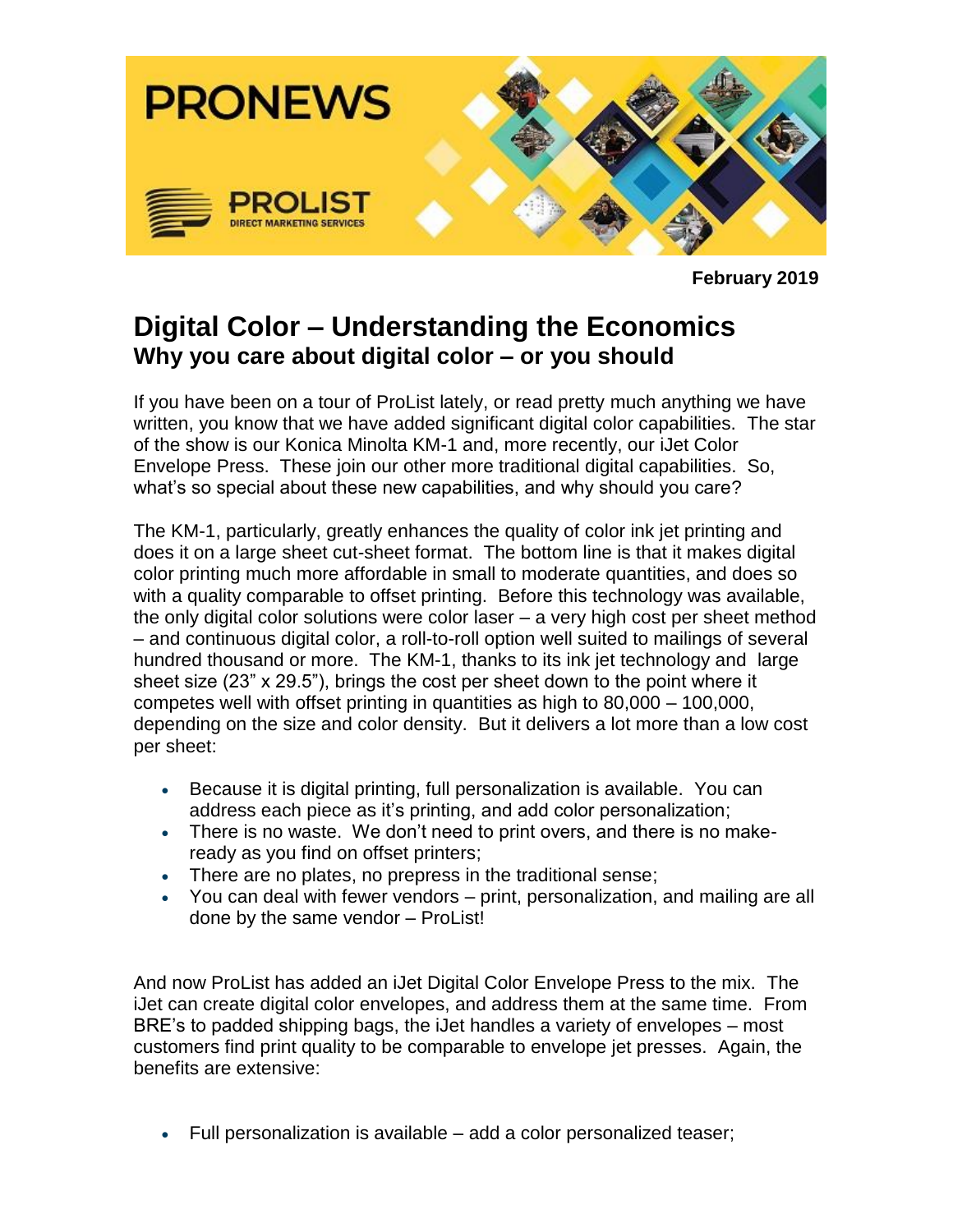- No need for stockpiling envelopes we produce as we need them;
- Cross another vendor off your list.

BRE's printed on the iJet have the additional advantage of being able to track response with a unique barcode.

## **More than ease and affordability**

Customers are already drawn to digital color production for its affordable costs and ease, but the benefits of digital color go well beyond that.

A number of studies have consistently shown a lift in response rates when color personalization is used in conjunction with sophisticated database processing by as much as 500%. With full digital color, you can change images, ask amounts, benefits – whatever might help capture your prospects' attention. And color helps achieve that. Today with technology like the KM-1, that kind of personalization is affordable even to those creating smaller mailings – you don't need a million dollars to make your mail look – and perform – like a million dollars!

Contact us to learn more! Jeff Thomas, VP of Sales and Business Development [jthomas@prolist.com](mailto:jthomas@prolist.com) or Sylvia Taylor, Director of Marketing and Client Relations [staylor@prolist.com](mailto:staylor@prolist.com) .

## **Magic BREs? Nah, just intelligent ones. Adding Response Tracking Just Got a Lot Easier**

Intelligent Mail barcodes (IMb) on your Business Reply Mail allow you to track your mailed-in replies before you even get them, but – oy! – what a pain! What, you need to print a special BRE for each project? Each split? Well yeah, but here's the good news: YOU don't need to – ProList can do it for you!

Our new iJet Digital Color Envelope Press doesn't just print fancy-pants full color carriers with variable teasers. It can also knock out #9 BRE's all day long. So, you can print a unique BRE for each job, or even each split. The only thing that needs to change on the BRE is the IMb – the address, Zip+4, permit number all stay the same. We just change the IMb to identify the job/version and turn on the tracking using the IMb voodoo that we do. Then we work with our SnailWorks team to report on the tracking.

The result? You can see how many responses are on their way to you pretty much the day they are mailed. Instant response rate measurement!